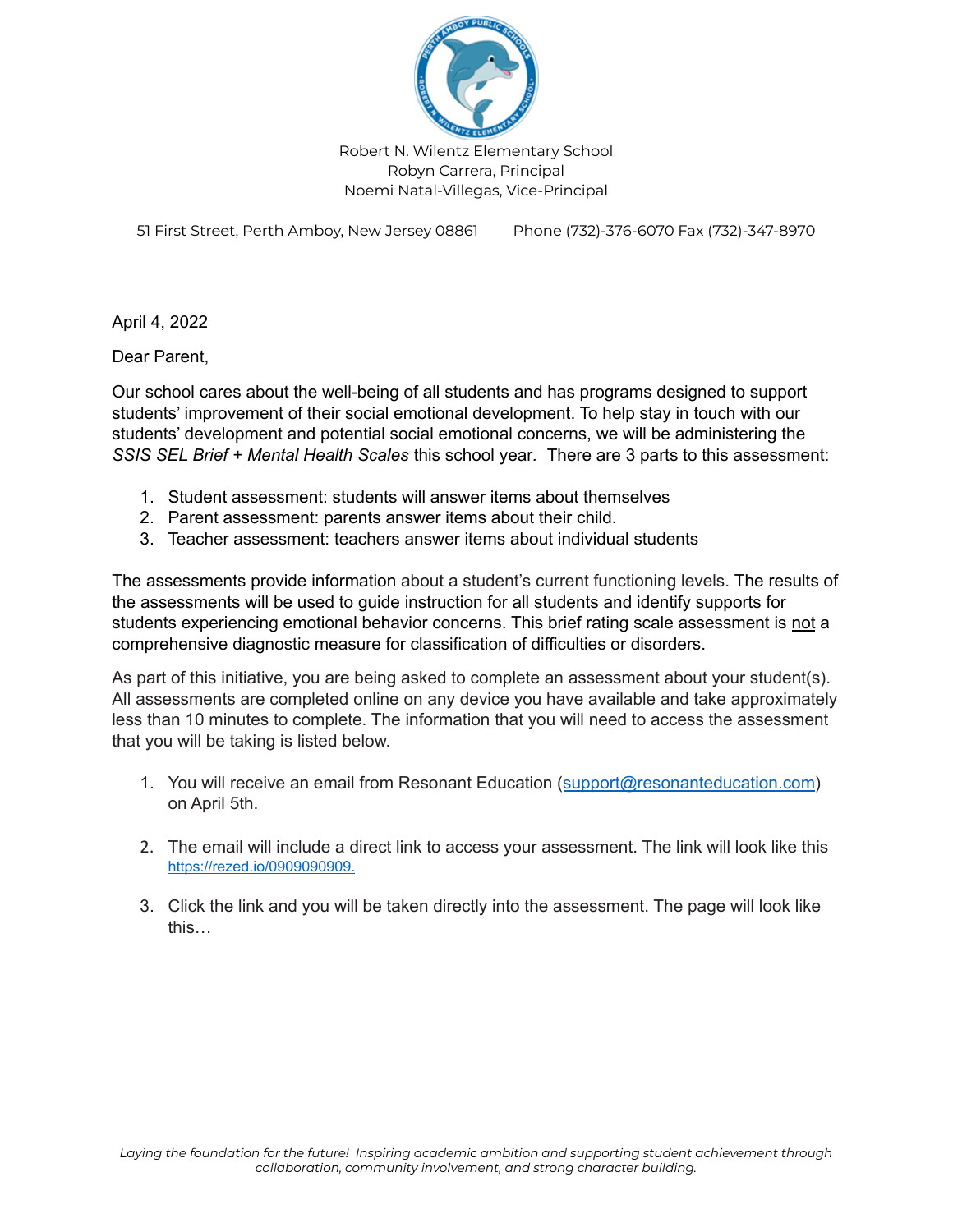

| 51 First Street, Perth Amboy, New Jersey 08861                                              |                                                                                              | Phone (732)-376-6070 Fax (732)-347-8970                                                                                                                                                                                                                                                        |  |
|---------------------------------------------------------------------------------------------|----------------------------------------------------------------------------------------------|------------------------------------------------------------------------------------------------------------------------------------------------------------------------------------------------------------------------------------------------------------------------------------------------|--|
| <b>SSIS</b> CoLab                                                                           | <b>SSIS SEL Brief +</b><br><b>Mental Health</b><br><b>Scales - Parent</b><br>K <sub>12</sub> |                                                                                                                                                                                                                                                                                                |  |
| 0/5                                                                                         |                                                                                              |                                                                                                                                                                                                                                                                                                |  |
| your child's social emotional strengths and areas for improvement. Thank you for your time! |                                                                                              | Welcome! As a parent or guardian, you have unique insights about your child's social emotional behavior and wellbeing. Therefore, we value<br>your thoughtful reflections and ratings of their social and emotional wellbeing skills. The results will contribute to a better understanding of |  |
| All items on this assessment are copyrighted by NCS Pearson and SAIL CoLab, LLC.            |                                                                                              |                                                                                                                                                                                                                                                                                                |  |
| Exit and clear survey                                                                       | <b>Next</b>                                                                                  |                                                                                                                                                                                                                                                                                                |  |
|                                                                                             |                                                                                              |                                                                                                                                                                                                                                                                                                |  |

4. Use the next and previous buttons to navigate through the survey. On the last page you will see a Submit button. Please be sure to click the submit button so that your responses will be saved.

If you do not have an email address, please contact your child's teacher directly for the link.

Please contact Ms. Howell if you have any questions or problems completing the assessment.

## **Assessment Schedule:**

| <b>Student Assessment</b> | Students will be given the screener the week of May 16th. |
|---------------------------|-----------------------------------------------------------|
| <b>Parent Assessment</b>  | Parents will receive a link via email on April 5th.       |
| <b>Teacher Assessment</b> | Teachers will begin completing assessments on April 6th.  |

Sincerely, Ms. Carrera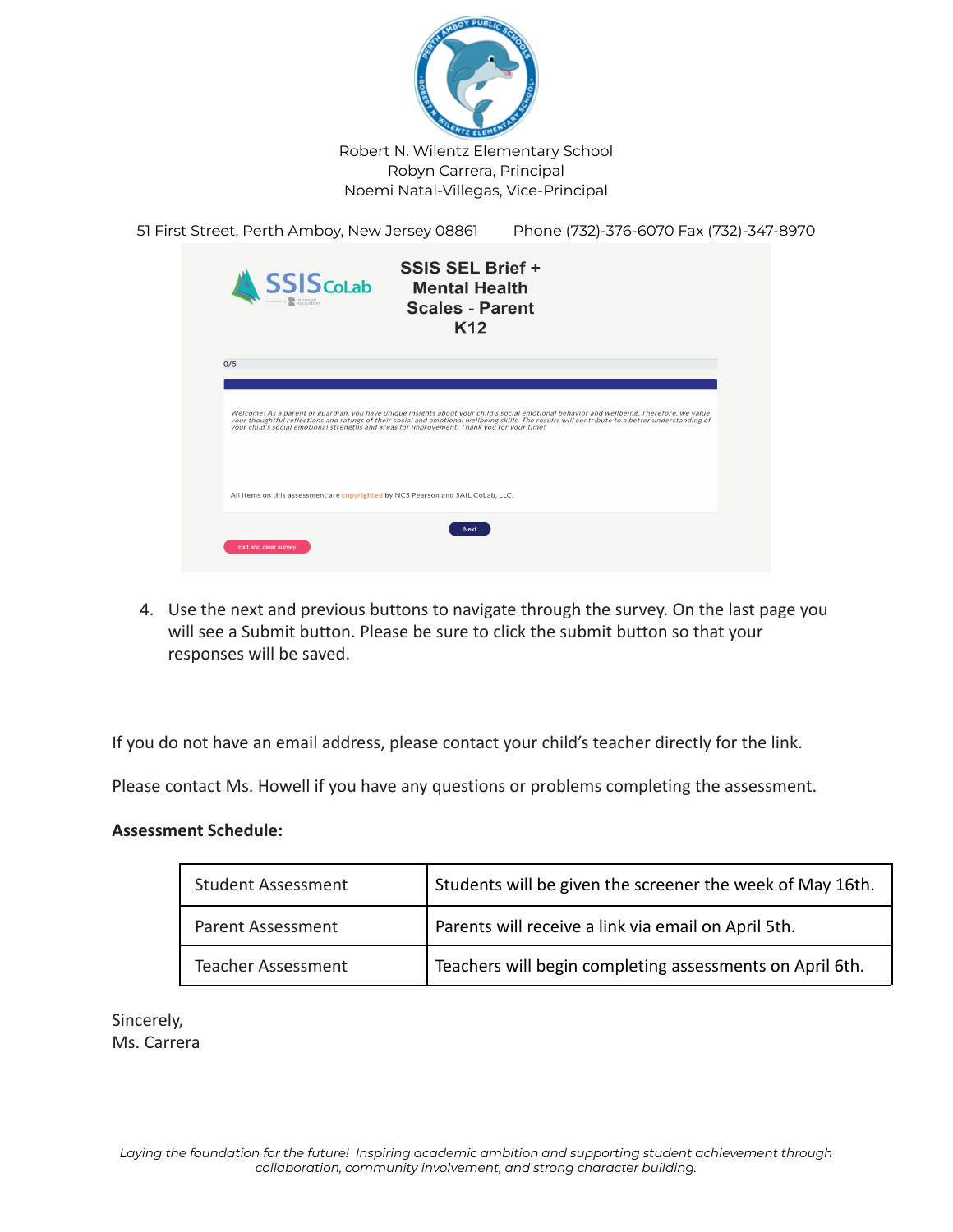

51 First Street, Perth Amboy, New Jersey 08861 Phone (732)-376-6070 Fax (732)-347-8970

Abril 4, 2022

Estimado padre:

Nuestra escuela se preocupa por el bienestar de todos los estudiantes y tiene programas diseñados para apoyar la mejora de los estudiantes de su desarrollo socioemocional. Para ayudar a mantenerse en contacto con el desarrollo de nuestros estudiantes y las posibles preocupaciones socioemocionales, administraremos el SSIS SEL Brief + Mental Health Scales este año escolar. Hay 3 partes en esta evaluación:

1. Evaluación de los estudiantes: los estudiantes responderán elementos sobre sí mismos

2. Evaluación de los padres: los padres responden a los elementos sobre su estudiante

3. Evaluación del maestro: los maestros responden a elementos sobre estudiantes individuales

Las evaluaciones proporcionan información sobre los niveles de funcionamiento actuales de un estudiante. Los resultados de las evaluaciones se utilizarán para guiar la instrucción de todos los estudiantes e identificar apoyos para los estudiantes que experimentan problemas de comportamiento emocional. Esta breve evaluación de la escala de calificación no es una medida diagnóstica integral para la clasificación de dificultades o trastornos.

Como parte de esta iniciativa, se le pide que complete una evaluación sobre su(s) estudiante(s). Todas las evaluaciones se completan en línea en cualquier dispositivo que tenga disponible y tardan aproximadamente menos de 10 minutos en completarse. La información que necesitará para acceder a la evaluación que tomará se enumera a continuación.

- 1. Recibirá un correo electrónico de Resonant Education (support@resonanteducation.com) en Abril 5.
- 2. El correo electrónico incluirá un enlace directo para acceder a su evaluación. El enlace se verá así
	- <https://rezed.io/0909090909>.
- 3. Haga clic en el enlace y se le llevará directamente a la evaluación. La página se verá así…